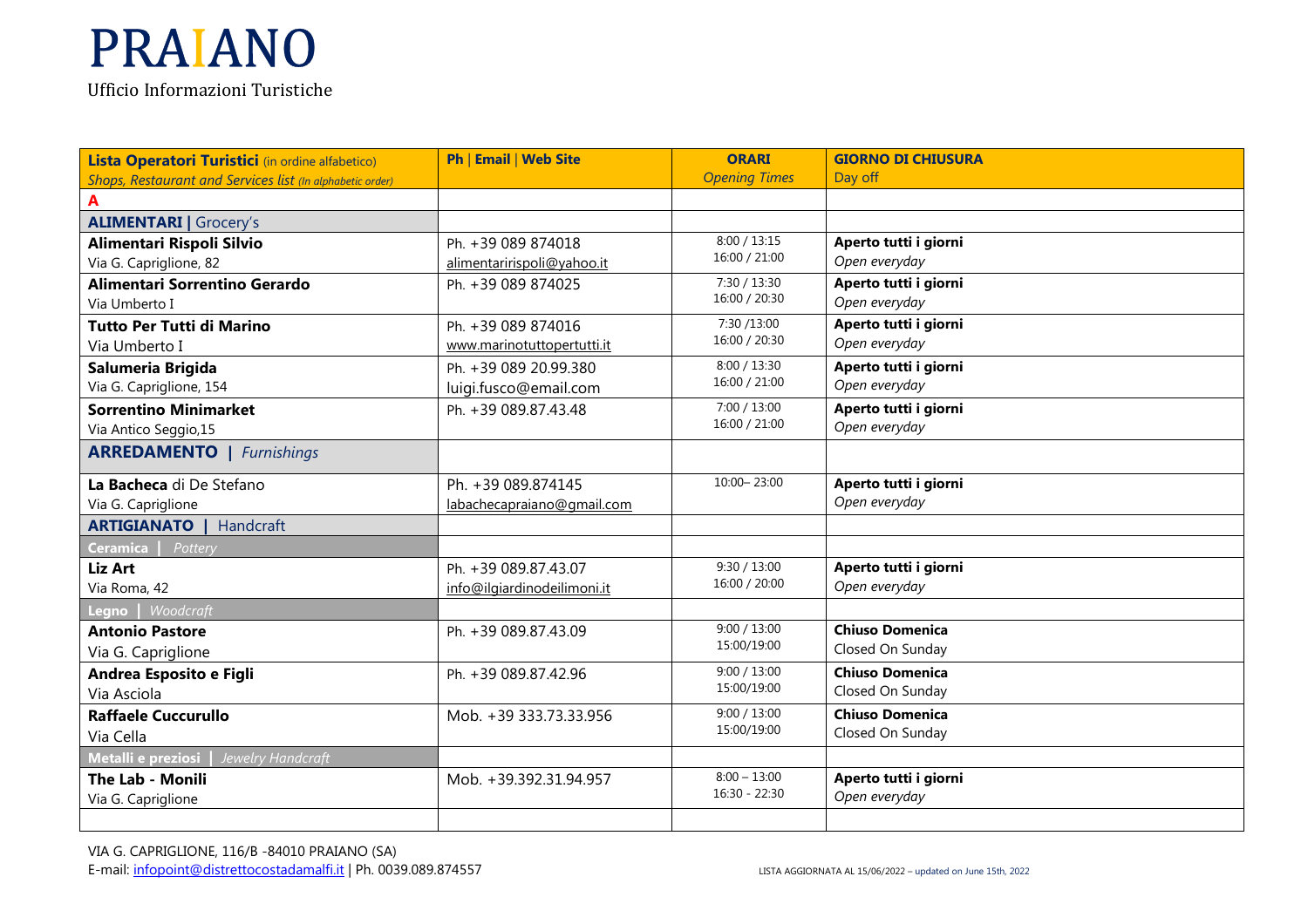**Lista Operatori Turistici** (in ordine alfabetico) *Shops, Restaurant and Services list (In alphabetic order)* **Ph** | **Email** | **Web Site Locali** *| Local liqueur production*Ph. +39 089.81.30.48

| Shops, Restaurant and Services list (In alphabetic order) |                               | <b>Opening Times</b>                 | Day off                |
|-----------------------------------------------------------|-------------------------------|--------------------------------------|------------------------|
| Produzione Liquori Locali   Local liqueur production      |                               |                                      |                        |
| Il Gusto della Costa                                      | Ph. +39 089.81.30.48          | $8:00 - 13:00$                       | <b>Chiuso Domenica</b> |
| Via G. Capriglione, 24                                    | info@ilqustodellacosta.it     |                                      | Closed On Sunday       |
| <b>Strumenti Musicali</b> - Musical Instruments maker     |                               |                                      |                        |
| <b>Liutaio Pasquale Scala</b>                             | Ph. +39 089 874894            |                                      |                        |
| Via Umberto I, 6                                          |                               |                                      |                        |
| <b>AUTOFFICINE</b>   Auto Reapair Shops                   |                               |                                      |                        |
| La Costiera                                               | Ph. +39                       | 9:00 / 13:00                         | <b>Chiuso Domenica</b> |
| Via Roma, 34                                              |                               | 15:00/19:00                          | Closed On Sunday       |
| B                                                         |                               |                                      |                        |
| <b>BARS   CAFÈS   LOUNGE BAR   WINE BARS</b>              |                               |                                      |                        |
| <b>Bar del Sole</b>                                       | Ph. +39 089 813079            | $6:30 - 13:00$                       | Aperto tutti i giorni  |
| Via G. Capriglione, 120                                   |                               | 14:30 - 24:00                        | Open everyday          |
| <b>Bar Le Fioriere</b>                                    | Ph. +39 089 87.42.03          | $7:00 - 21:00$                       | Aperto tutti i giorni  |
| via G. Capriglione, 138                                   | www.lefioriere.it             |                                      | Open everyday          |
| <b>Bar Mare</b>                                           | Ph. +39 089.87.47.06          | $10:00 - 23:00$                      | Aperto tutti i giorni  |
| Via Marina di Praia, 7                                    | bar.mare@hotmail.it           |                                      | Open every day         |
| Cafè Novantaquattro                                       | Ph. +39 089.81.30.00          | $7:00 - 24:00$                       | Chiuso il martedì      |
| Via G. Capriglione, 94                                    | cafenovantaquattro@gmail.com  |                                      | Closed on Tuesday      |
| <b>Carica Bar</b>                                         | Mob. +39 338.771.72.65        |                                      | Aperto tutti i giorni  |
| Via Umberto I                                             | robertobozza@tiscali.it       | $7:00 - 21:00$                       | Open everyday          |
| Il Pirata - Lounge Bar                                    | Ph. +39 089.87.43.77          |                                      | Aperto tutti i giorni  |
| Marina di Praia                                           | info@ristoranteilpirata.net   | $8:00am - 1:00a$ .                   | Open everyday          |
| La Posteria                                               | Ph. +39 3394835115            | $8:00 - 23:00$<br>Lunedì - on Monday | Aperto tutti i giorni  |
| Via Umberto I, 67                                         | www.laposteriapraiano.it      | 8:00 / 13:00                         | Open every day         |
| <b>Mirante Cafe</b>                                       | Ph. +39.366.17.18.593         |                                      | Aperto tutti i giorni  |
| Via Masa                                                  | cafemirante.praiano@gmail.com | $10:00 - 22:30$                      | Open every day         |
| <b>Smeraldo</b>                                           | Ph. +39 089.87.40.02          | 7:30-22:00                           | Aperto tutti i giorni  |
| Via G. Capriglione, 133                                   | www.hotelsmeraldo.it          |                                      | Open every day         |
| Voce e' Notte - Grill and Sunset Bar                      | Ph +39 089.87.42.03           | $18:00 - 24:00$                      | Aperto tutti i giorni  |
| Via G. Capriglione, 138                                   |                               |                                      | Open every day         |

**ORARI** 

**GIORNO DI CHIUSURA** 

Day off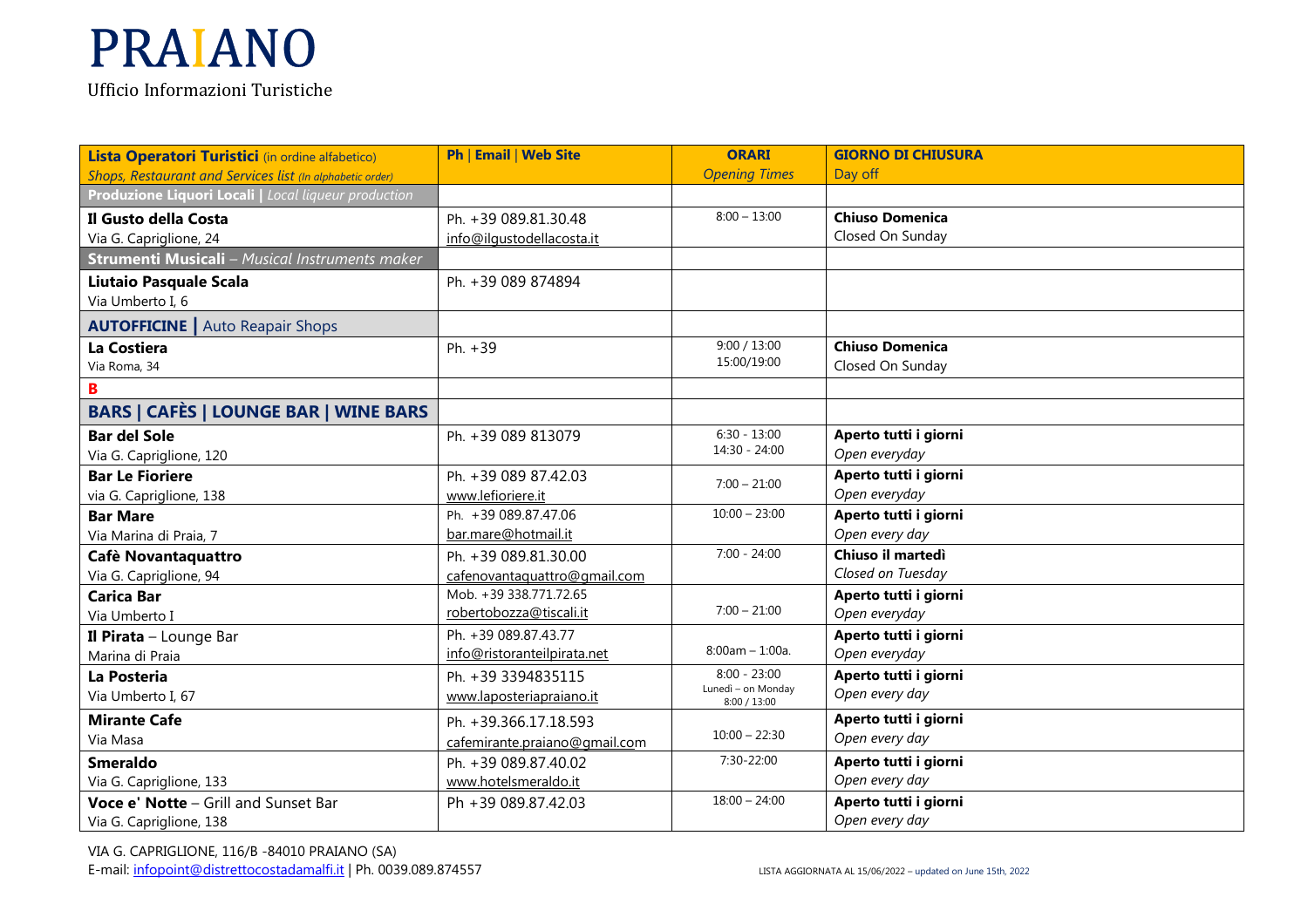| Lista Operatori Turistici (in ordine alfabetico)          | Ph   Email   Web Site                      | <b>ORARI</b>         | <b>GIORNO DI CHIUSURA</b>                  |
|-----------------------------------------------------------|--------------------------------------------|----------------------|--------------------------------------------|
| Shops, Restaurant and Services list (In alphabetic order) |                                            | <b>Opening Times</b> | Day off                                    |
| B                                                         |                                            |                      |                                            |
| <b>BARBIERE</b> Barber Shop                               |                                            |                      |                                            |
| <b>Figaro</b>                                             | Ph. +39 334.27.03.065                      | $9.00 - 13.00$       | Chiuso domenica (pom) e lunedì             |
| Via Umberto I                                             |                                            | $15.00 - 20.00$      | Closed on Sunday (Afternoon) and on Monday |
| <b>BOUTIQUE AND SOUVENIRS</b>                             |                                            |                      |                                            |
| <b>Blue Positano</b>                                      | Ph. +39 089.87.47.01                       | $9:00 - 20:00$       | Chiuso domenica                            |
| Via Gennaro Capriglione, 27                               | www.bluepositano.it   b.savastano@alice.it |                      | Closed Monday                              |
| Bob Art and Winery di Castellano G.                       | Ph. +39 334.11.39.332                      |                      | Aperto tutti i giorni                      |
| Via Roma, 59                                              | bobartandwinery@gmail.com                  | $8:00 - 22:00$       | Open every day                             |
| Due Coste di G. Vanacore                                  | Ph. +39 338.409.15.18                      | $10:00 - 13.00$      | Aperto tutti i giorni                      |
| Via G. Capriglione, 36                                    | forevergabry@hotmail.it                    | $16.30 - 22:00$      | Open every day                             |
| La Bacheca di De Stefano                                  | Ph. +39 089.874145                         | 10:00-23:00          | Aperto tutti i giorni                      |
| Via G. Capriglione                                        | labachecapraiano@gmail.com                 |                      | Open everyday                              |
| La Boatique                                               | Mob+39 333.60.27.775                       | $8:00 - 18:00$       | Aperto tutti i giorni                      |
| Via Marina di Praia                                       | info@laboa.com                             |                      | Open everyday                              |
| La Dolce Vista                                            | Ph. +39 089 874002                         | $9.00 - 20.00$       | Aperto tutti i giorni                      |
| Via G. Capriglione, 133                                   | info@hotelsmeraldo.it                      |                      | Open every day                             |
| <b>Liz Art</b>                                            | Ph. +39 089.87.43.07                       | 9:30 / 13:00         | Aperto tutti i giorni                      |
| Via Roma, 42                                              | info@ilgiardinodeilimoni.it                | 16:00 / 20:00        | Open every day                             |
| Souvenirs Criscuolo V.                                    | Ph. +39 339.6807523                        | $9.30 - 13.15$       | <b>Chiuso Domenica Pomeriggio</b>          |
| Via G. Capriglione, 41                                    |                                            | $16.45 - 21:30$      | Closed On Sunday Afternoon                 |
| <b>Souvenirs Da Mario</b>                                 | Ph. +39 089.87.47.55                       | $8.30 - 13.00$       | Aperto tutti i giorni                      |
| Piazzetta Gagliano                                        | ceramichedamario@hotmail.it                | $16.00 - 21.00$      | Open every day                             |
| C                                                         |                                            |                      |                                            |
| <b>CALZATURE E PROFUMI   Shoes &amp; Parfums Store</b>    |                                            |                      |                                            |
| <b>Calzature Rispoli</b>                                  | Ph. +39 089.813003                         | $8.30 - 13.00$       | Aperto tutti i giorni                      |
| Via G. Capriglione                                        |                                            | 16.30 - 20.30        | Open every day                             |
| D                                                         |                                            |                      |                                            |
| <b>DENTISTA   Dentist</b>                                 |                                            |                      |                                            |
| <b>Dott. MONTUORI CARLO</b>                               | Ph. +39 089.87.49.01                       | $12.00 - 20.00*$     | *APERTO Lunedì, Martedì e Mercoledì        |
| Via G. Capriglione                                        |                                            |                      | Open On Monday, Tuesday, Wednesday         |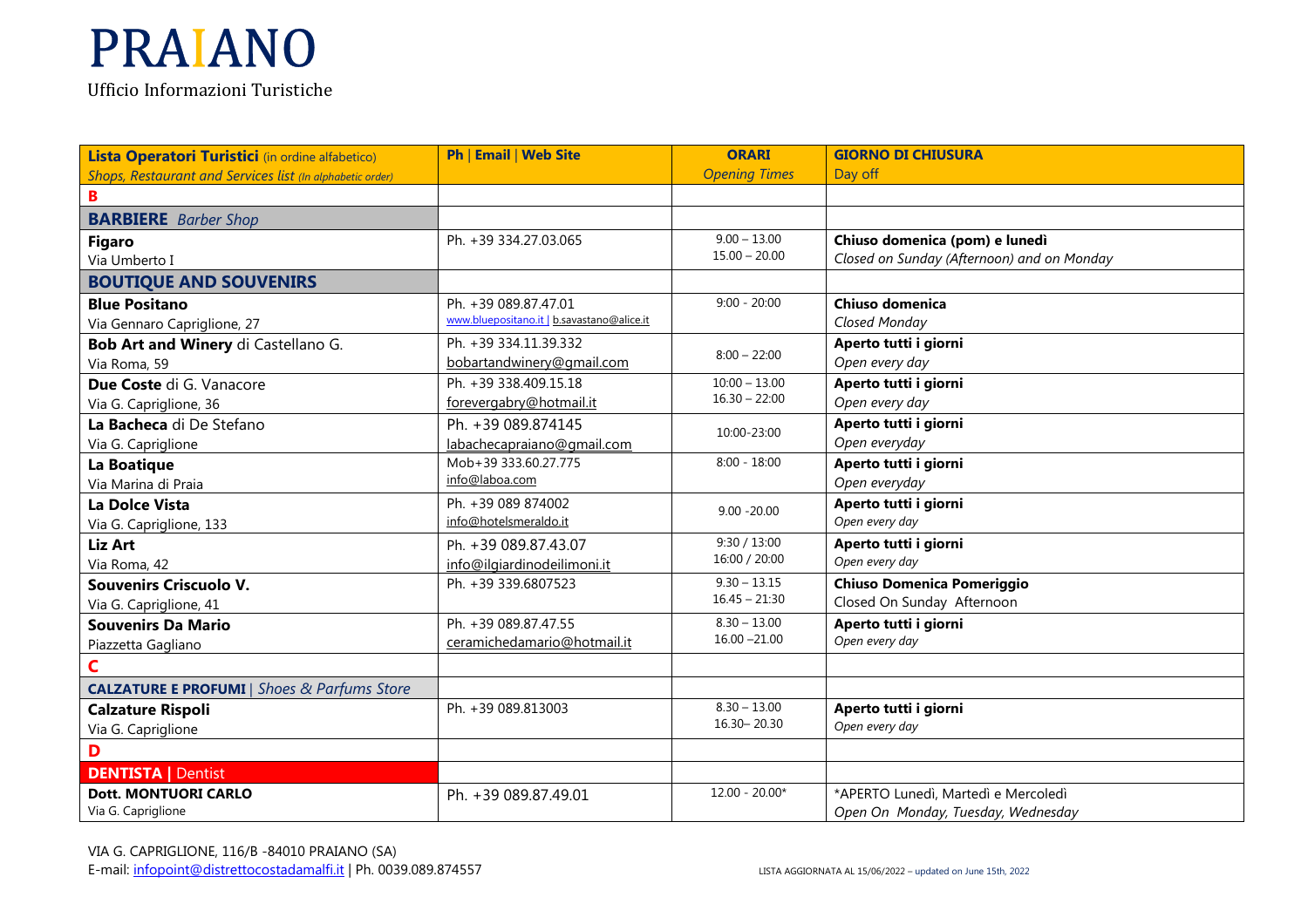**Lista Operatori Turistici** (in ordine alfabetico) *Shops, Restaurant and Services list (In alphabetic order)* **Ph** | **Email** | **Web Site ORARI**  *Opening Times***GIORNO DI CHIUSURA** Day off**E/F EDICOLA |** News agent **Myriam Ruocco** Via G. Capriglione, 96 **Elettrodomestici, Illuminazione, materiale elettrico** Ph.+39 089.874.879 tabacchi.ruocco@yahoo.it 8.00 -13.00 16.00 - 19.30 **Chiuso Domenica e festivi nel pomeriggio** *Closed on Sunday an bank-holidays only in the Afternoon Electrical Equipment, Lighting, Appliances***Amendola M.** Via G. Capriglione, 182 **EVENT | WEDDING PLANNER** Ph.  $+39.089.87.43.92$  8.30 - 13.00 16.30 – 20.00 **CHIUSO DOMENICA** *Closed on Sunday* **Amalfi Coast Loves Weddings**Via G. Capriglione, 172 **FARMACIA | Chemist**Mob. +39 333.67.04.986 info@amalficoastlovesweddings.com  $8.00 - 13.00$  16.30 – 20.00 **Aperto tutti i giorni** *Open everyday* **FARMACIA Irace Dott.ssa Gaia**Via G. Capriglione, 142**Ph. +39 089.87.48.46** 8:30-13.30 17:00 – 21:00 **Chiuso Domenica Pomeriggio** *Closed on Sunday afternoon* **PHARMA 2** Via Umberto I, 66 Ph. +39 089.81.30.09 pharma2praiano@gmail.com9:00 - 13.00 | 17:00 – 20:15 Sabato / on Saturday 9:00 - 13.00**CHIUSO DOMENICA -** *Closed on Sunday Sabato 9:00 – 13:00***FERRAMENTA |** Ironmonger's **GE.SA** Via Antico Seggio, 23Ph. +39 089.81.31.317 7:00 – 19:00 **Aperto tutto l'anno – giorno di chiusura giovedì pom e domenica** *Open All year long – Closed on Thur (Afternoon) and on Sunday (all day)***FIORISTA |** Florist **L'Arte Del Fiore di Starace**Via Roma, 30 Mob. +39 338.2312962 mariastarace86@icloud.com 9:30 – 12:30 16:30 – 19:30 **Chiuso Domenica Pomeriggio** *Closed on Sunday afternoon* **Rosalinda Flowers- Weddings - Lab** Via G. CapriglioneMob. +39 333.67.04.986 info@amalficoastlovesweddings.com8.00 – 13.00 16.30 – 20.00 **Aperto tutti i giorni**  *Open every day* **G/LGASTRONOMIA |** Gastronomy, Dely **Il Rifugio dei Peccatori**Via G. CapriglionePh. +39 089.87.40.37 ilrifugiodeipeccatoricmare@gmail.com 10:00 – 22:00 **Chiuso <sup>g</sup>iovedì** *Closed on Thursday* **LAVANDERIA |** Laudry **Arcobaleno** Via Umberto IPh. +39 089.811552 Mob. +39 334 62 15 635 9:00 – 13:00 **Aperto tutti i giorni** *Open every day*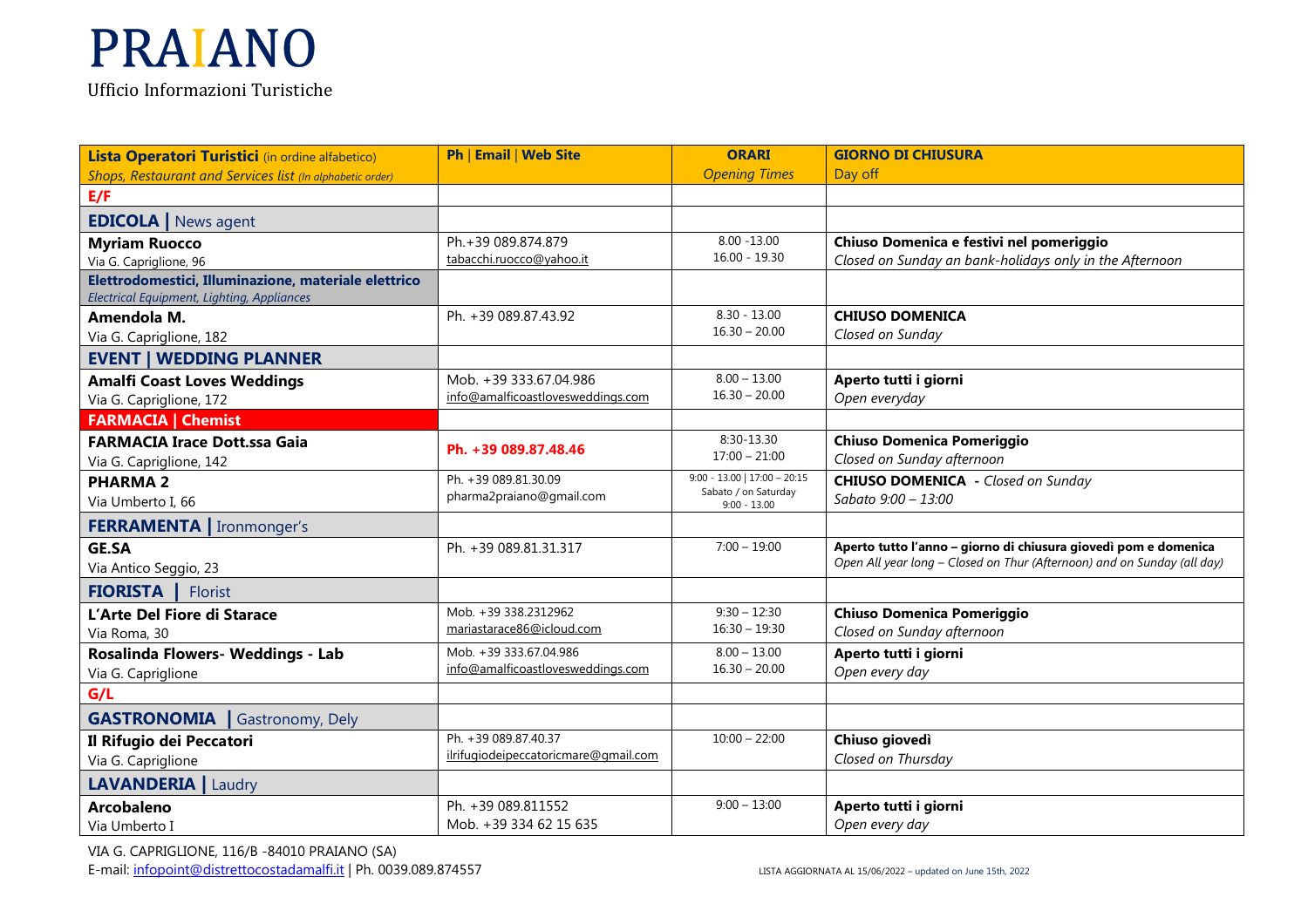Ufficio Informazioni Turistiche

| Lista Operatori Turistici (in ordine alfabetico)          | <b>Ph   Email   Web Site</b>   | <b>ORARI</b>         | <b>GIORNO DI CHIUSURA</b>                       |
|-----------------------------------------------------------|--------------------------------|----------------------|-------------------------------------------------|
| Shops, Restaurant and Services list (In alphabetic order) |                                | <b>Opening Times</b> | Day off                                         |
| M/N                                                       |                                |                      |                                                 |
| <b>MACELLERIE</b>   Butchers                              |                                |                      |                                                 |
| <b>Gentile</b>                                            | Ph., +39 089.87.40.09          | $8:30 - 13:30$       | Chiuso Domenica pomeriggio e Lunedì pomeriggio  |
| Via G. Capriglione                                        |                                | $16:45 - 21:00$      | Closed on Sunday afternoon and Monday afternoon |
| <b>Sorrentino</b>                                         | Ph. +39 089.87.43.48           | $7:00 - 13:00$       | Chiuso Domenica pomeriggio                      |
| Via Antico Seggio, 15                                     |                                | $16:00 - 20:00$      | Closed on Sunday afternoon                      |
| N/O                                                       |                                |                      |                                                 |
| <b>NOLEGGIO BARCHE &amp; BOE   Boat &amp; buoy rental</b> |                                |                      |                                                 |
| La Boa                                                    | Ph. +39.089.81.30.34           | $8:00 - 18:00$       | Aperto tutti i giorni                           |
| Marina Di Praia                                           | info@laboa.com                 |                      | Open every day                                  |
| <b>Frankie Boat Tours</b>                                 | Ph. +39.347.56.26.659          | $8:00 - 18:00$       | Aperto tutti i giorni                           |
| Marina Di Praia                                           | ciao@frankieboatours.com       |                      | Open every day                                  |
| <b>Free Style Boat</b>                                    | Ph. +39.333.94.80.328          | $8:00 - 18:00$       | Aperto tutti i giorni                           |
| Marina Di Praia                                           |                                |                      | Open every day                                  |
| La Sibilla                                                | Ph. +39 089.87.43.65           | $8:00 - 18:00$       | Aperto tutti i giorni                           |
| Marina Di Praia                                           | info@lasibilla.org             |                      | Open every day                                  |
| <b>Plaghia Charter Srl</b>                                | Ph. +39 089.81.30.51           | $8:00 - 18:00$       | Aperto tutti i giorni                           |
| Via Praia 8                                               | info@plaghiacharter.it         |                      | Open every day                                  |
| <b>Positano Boats</b>                                     | Ph+39 089.87.45.43             | $8:00 - 18:00$       | Aperto tutti i giorni                           |
| Via G. Capriglione N°97                                   | reservation@positanoboats.info |                      | Open every day                                  |
| <b>Windsurf &amp; Kayaks Praiano</b>                      | Mob +39.339.48.35.115          | $9:00 - 18:00$       | Aperto tutti i giorni                           |
| Marina Di Praia                                           | info@windsurfpraiano.it        |                      | Open every day                                  |
| <b>NOLEGGIO CON CONDUCENTE</b>   Car With driver          |                                |                      |                                                 |
| <b>Benvenuto Domenico</b>                                 | Ph. +39 089.87.45.75           | OPEN                 |                                                 |
| Via Roma                                                  |                                |                      |                                                 |
| <b>Benvenuto Limos and Private Tours S.C.A.R.L</b>        | Ph +39 089.84.24.226           | <b>OPEN</b>          |                                                 |
| Via Roma, 54                                              | info@benvenutolimos.com        |                      |                                                 |
| <b>Flavio Gioia</b>                                       | Ph. +39 089.81.18.95           | <b>OPEN</b>          |                                                 |
| Via G. Capriglione                                        |                                |                      |                                                 |
| <b>NOLEGGIO SCOOTERS   Scooters Rentals</b>               |                                |                      |                                                 |
| <b>M.L. Porter</b>                                        | Ph. +39 089.87.45.83           | $9:00 - 20:30$       | Aperto tutti i giorni                           |
| Via Umberto I                                             | info@praianorentascooter.com   |                      | Open every day                                  |

VIA G. CAPRIGLIONE, 116/B -84010 PRAIANO (SA) E-mail: <u>infopoint@distrettocostadamalfi.it</u> | Ph. 0039.089.874557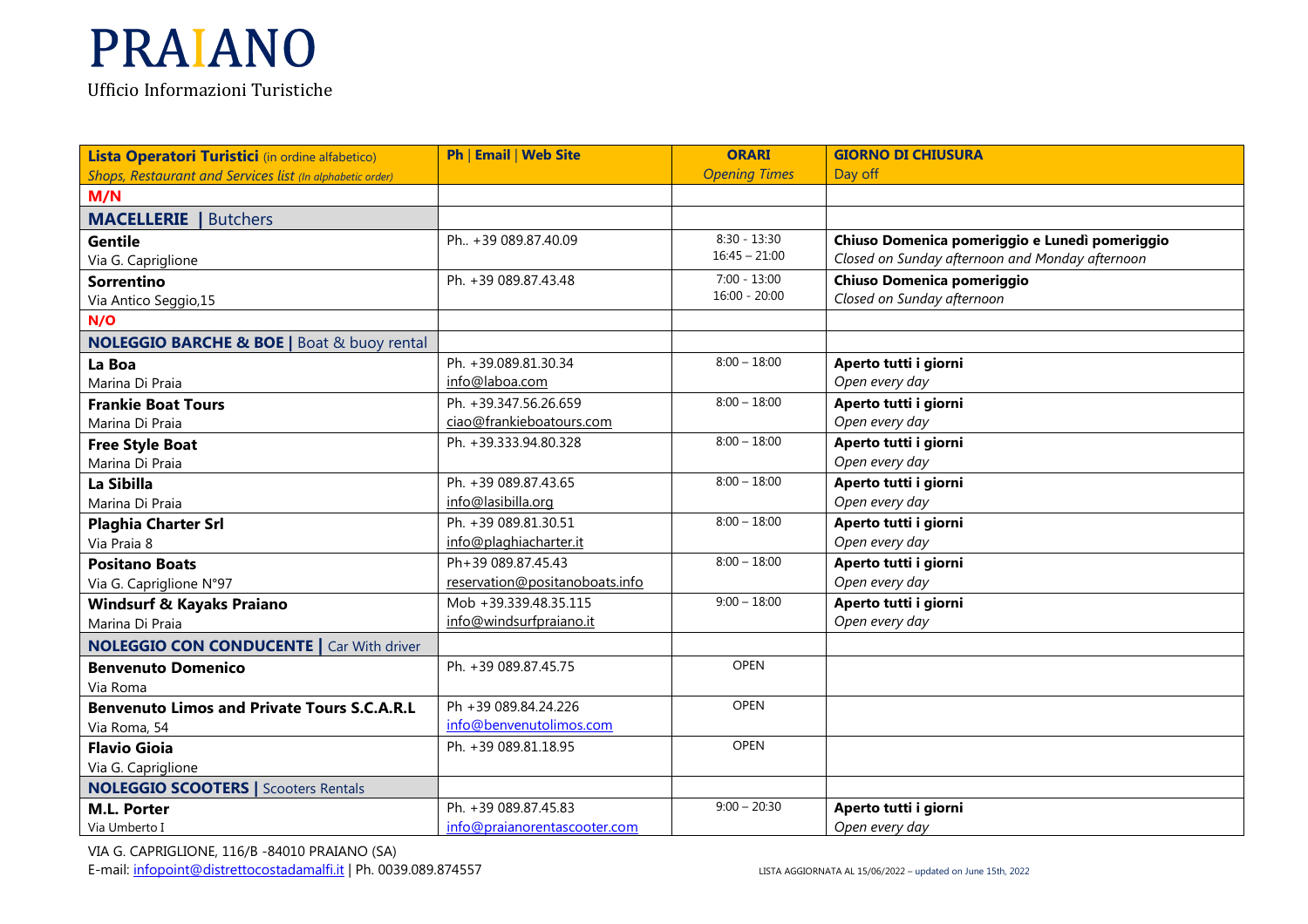| Lista Operatori Turistici (in ordine alfabetico)             | Ph   Email   Web Site             | <b>ORARI</b>                                     | <b>GIORNO DI CHIUSURA</b>                                                          |
|--------------------------------------------------------------|-----------------------------------|--------------------------------------------------|------------------------------------------------------------------------------------|
| Shops, Restaurant and Services list (In alphabetic order)    |                                   | <b>Opening Times</b>                             | Day off                                                                            |
| <b>NOLEGGIO SCOOTERS   Scooters Rentals</b>                  |                                   |                                                  |                                                                                    |
| <b>Milano Raffaele</b>                                       | M.+39 328.841.67.94               | 09:00-18:30                                      | Aperto tutti i giorni                                                              |
| Via G. Capriglione                                           | Ph +39 089 813071                 |                                                  | Open every day                                                                     |
| <b>OTTICO</b>   Optician                                     |                                   |                                                  |                                                                                    |
| <b>Optical Center Organized</b>                              | Ph. +39 331.3730149               | $10:00 - 13:00$                                  | Aperto tutti i giorni                                                              |
| Via G. Capriglione - Discesa chiesa di San Gennaro           |                                   | $17:00 - 22:00$                                  | Open every day                                                                     |
|                                                              |                                   |                                                  |                                                                                    |
| <b>PARROCCHIE   Praiano Parishes</b>                         |                                   |                                                  |                                                                                    |
| Parrocchia San Luca Evangelista                              | Ph 0039 089.87.42.72              |                                                  | Sante Messe giornaliere / Daily evening Masses at 7:30pm                           |
| Piazza San Luca                                              | Email: donluigiamendola@gmail.com | $15:00 - 20:00$                                  | Domenica / Sundays: 10:30*am-7:30pm -                                              |
|                                                              |                                   |                                                  | *9:00am da luglio a settembre   from July to September                             |
| Parrocchia San Gennaro Vescovo e Martire                     | Ph 0039 089.87.47.99              | $8:00 - 12:00$                                   | Sante Messe giornaliere / Daily evening Masses at 8:00 pm                          |
| Piazza San Gennaro                                           | Email: piobozza@virgilio.it       | $16:00 - 20:00$                                  | Domenica / Sundays: 11:00am - 8:00 pm                                              |
| <b>PARRUCCHIERA   CENTRO ESTETICO</b>                        |                                   |                                                  |                                                                                    |
| Hair dressers for women / Beauty Center                      |                                   |                                                  |                                                                                    |
| <b>Corinne Estetica</b>                                      | Mob. +39 339.81.08.908            | Da martedì a venerdì<br>9:00/13:00 - 15:00/19:00 | Chiuso il lunedì                                                                   |
| Via G. Capriglione, 39                                       | corinnestetica@gmail.com          | Sab-Sat: 9:00 - 19:00                            | Closed on Monday                                                                   |
|                                                              |                                   | Dom-Sun: 9:00/13:00                              |                                                                                    |
| <b>Flora</b>                                                 | Ph. +39 089.87.44.82              | $8.30 - 19.00$                                   | Chiuso: Dom. pomeriggio / lunedì tutta la giornata                                 |
| Via G. Capriglione, 80                                       |                                   |                                                  | Closed on Sunday Afternoon & Monday all day                                        |
| <b>PESCHERIA</b>   Fish Market                               |                                   |                                                  |                                                                                    |
| Il Mare                                                      | Ph. +39 089.87.41.67              |                                                  | Chiuso Lunedì se non c'è pescato - Closed on Monday if there are no fish available |
| Via G. Capriglione, 154                                      |                                   | $9:00 - 13:00*$                                  | * Domenica - on Sunday 9:30am - 11:30am.                                           |
| <b>PORTABAGAGLI E MERCI   Luggage Porters - Left Luggage</b> |                                   |                                                  |                                                                                    |
| M. L. Porter di Sarno L.                                     | Ph. +39 089.874.583               | $9:00 - 20:30$                                   | Aperto tutti i giorni                                                              |
| Via Umberto I                                                | Mob. +39 334.3596873              |                                                  | Open every day                                                                     |
| $\mathbf R$                                                  |                                   |                                                  |                                                                                    |
| <b>RESTAURANTS</b>                                           |                                   |                                                  |                                                                                    |
| <b>Alfonso a Mare</b>                                        | Ph. +39 089.87.40.91              | $12:30 - 15:00$                                  | Aperto tutti i giorni                                                              |
| Via Marina di Praia                                          | info@alfonsoamare.it              | $18:30 - 23:00$                                  | Open every day                                                                     |
| <b>Ciali Bistrot</b>                                         | Ph. +39 089.87.47.20              | $19:30 - 23:00$                                  | Chiuso il Lunedì                                                                   |
| Via G. Capriglione, 50                                       | cialibistrot@gmail.com            |                                                  | Closed on Mondays                                                                  |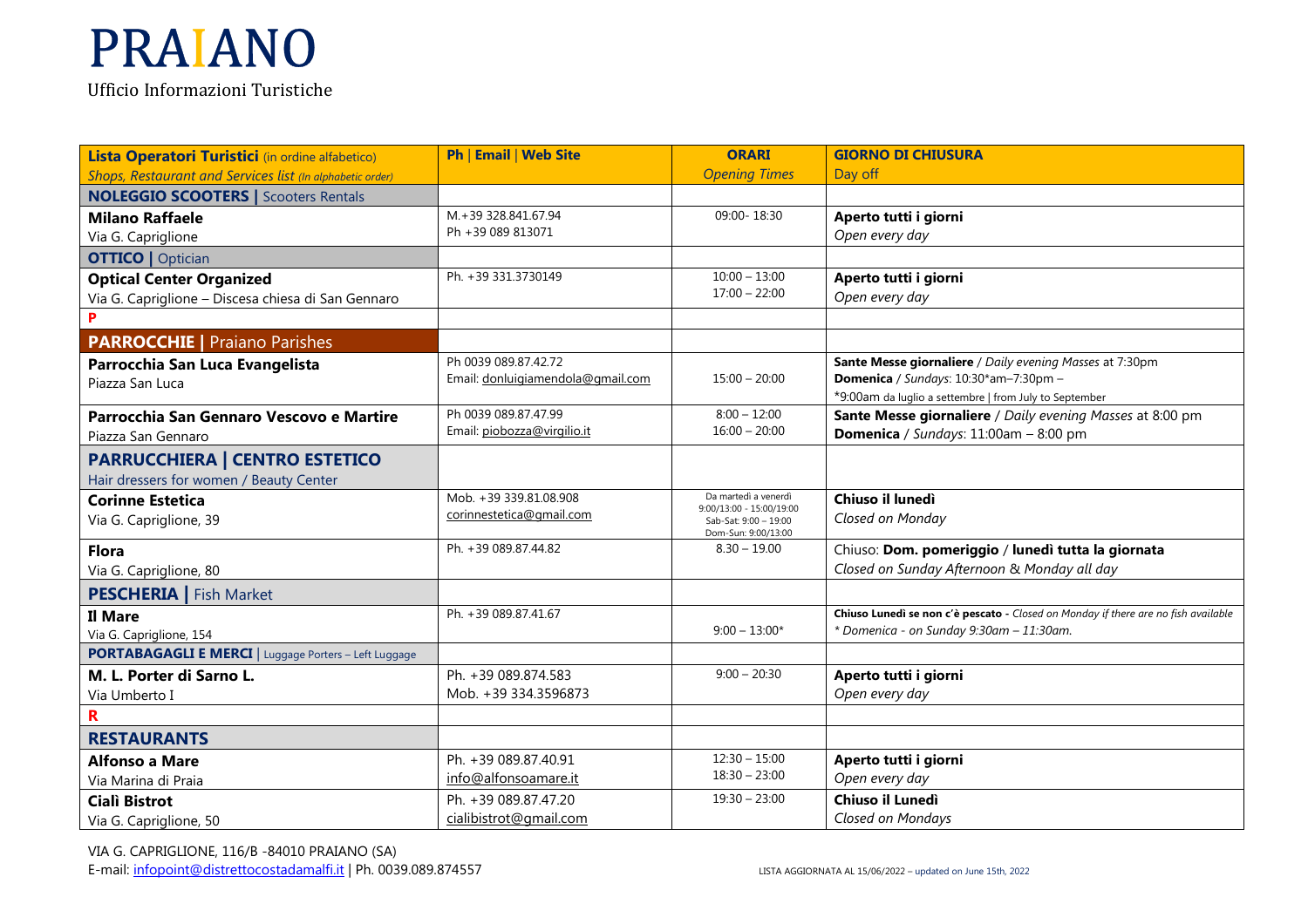| <b>Opening Times</b><br>Day off<br>Shops, Restaurant and Services list (In alphabetic order)<br><b>RESTAURANTS</b><br>Ph. +39 089.87.46.22<br>Giorno di chiusura settimanale non definito<br><b>Che Bontà</b><br>$10:30 - 23:00$<br>lazzaro.buonocore@libero.it<br>The weekly closure is not defined.<br>Via G. Capriglione<br><b>CHIUSO</b><br>Ph. + 39 089.87.48.84<br><b>CHIUSO</b><br>Criscito's<br>claudiocriscuolo69@gmail.com<br>Via Marconi<br>$13:00 - 15:00$<br>Ph. +39 089.81.31.226<br>Aperto tutti i giorni<br><b>Franchino</b><br>$19:00 - 21:30$<br>Open every day<br>reservations@ondaverde.it<br>Via Terramare, 3 - c/o Onda Verde hotel<br>$12:00 - 23:00$<br>Il Pino<br>Ph. +39 089.81.30.04<br>Aperto tutti i giorni<br>amendola.simone@gmail.com<br>Open every day<br>Via G. Capriglione, 13<br>$12:00 - 16:00$<br>Ph. +39 089.87.43.77<br>Aperto tutti i giorni<br>Il Pirata<br>19:00-22:00<br>Open every day<br>info@ristoranteilpirata.net<br>Marina di Praia<br>12:30 - 14:30<br>Ph. +39 089.87.41.08<br>Aperto tutti i giorni<br><b>Kasai</b><br>19:00-23:00<br>Open every day<br>lucasav@alice.it<br>Via Umberto I, 84<br>$12:30 - 15:00$<br>Ph. +39 089.87.42.26<br>Aperto tutti i giorni<br>La Brace<br>$18:30 - 23:00$<br>Open every day<br>Via G. Capriglione<br>Ph. +39 089.87.49.55<br>$19:00 - 22:00$<br>Aperto tutti i giorni su prenotazione<br>La Cucina del Tramonto d'Oro<br>info@lacucinadeltramontodoro.it<br>Open every day - reservation is required<br>Via G. Capriglione, 119 - c/o Tramonto d'Oro hotel<br>$12:00 - 15:00$<br>Ph. +39 089.87.40.02<br>Aperto tutti i giorni<br>La Dolce Vista<br>$18:00 - 23:00$<br>info@hotelsmeraldo.it<br>Open every day<br>Via G. Capriglione, 133 - c/o Smeraldo hotel<br>12:00 16:30<br>Ph. +39 089.87.40.74<br>Aperto tutti i giorni<br>La Gavitella<br>$*19:00 - 22:00$<br>info@lagavitella.it<br>Open every day<br>Via Gavitella<br>*dal 25/06- from June 25th<br>$11:00 - 23:00$<br>Aperto tutti i giorni<br>La Moressa Italian bistrò<br>Ph. +39 089 9355017<br>Open every day<br>info@lamoressa.it<br>Piazza Moressa, 1<br>$8:00 - 23:00$<br>Aperto tutti i giorni<br>Ph. +39 3394835115<br>La Posteria<br>Lunedì - on Monday<br>Open every day<br>Via Umberto I, 67<br>www.laposteriapraiano.it<br>8:00 / 13:00<br>$18:30 - 23:00$<br>Ph +39 089 81.30.81<br>Aperto tutti i giorni<br>La Strada<br>Open every day<br>info@lastradaristorante.it<br>Via G. Capriglione, 178<br>$12:30 - 15:00$<br>Ph. +39 089.81.30.76<br>Aperto tutti i giorni<br><b>Locanda Costa Diva</b> | Lista Operatori Turistici (in ordine alfabetico) | Ph   Email   Web Site    | <b>ORARI</b>    | <b>GIORNO DI CHIUSURA</b> |
|------------------------------------------------------------------------------------------------------------------------------------------------------------------------------------------------------------------------------------------------------------------------------------------------------------------------------------------------------------------------------------------------------------------------------------------------------------------------------------------------------------------------------------------------------------------------------------------------------------------------------------------------------------------------------------------------------------------------------------------------------------------------------------------------------------------------------------------------------------------------------------------------------------------------------------------------------------------------------------------------------------------------------------------------------------------------------------------------------------------------------------------------------------------------------------------------------------------------------------------------------------------------------------------------------------------------------------------------------------------------------------------------------------------------------------------------------------------------------------------------------------------------------------------------------------------------------------------------------------------------------------------------------------------------------------------------------------------------------------------------------------------------------------------------------------------------------------------------------------------------------------------------------------------------------------------------------------------------------------------------------------------------------------------------------------------------------------------------------------------------------------------------------------------------------------------------------------------------------------------------------------------------------------------------------------------------------------------------------------------------------------------------------------------------------------------------------------------------------------------------------------------------------------------------------------------------|--------------------------------------------------|--------------------------|-----------------|---------------------------|
|                                                                                                                                                                                                                                                                                                                                                                                                                                                                                                                                                                                                                                                                                                                                                                                                                                                                                                                                                                                                                                                                                                                                                                                                                                                                                                                                                                                                                                                                                                                                                                                                                                                                                                                                                                                                                                                                                                                                                                                                                                                                                                                                                                                                                                                                                                                                                                                                                                                                                                                                                                        |                                                  |                          |                 |                           |
|                                                                                                                                                                                                                                                                                                                                                                                                                                                                                                                                                                                                                                                                                                                                                                                                                                                                                                                                                                                                                                                                                                                                                                                                                                                                                                                                                                                                                                                                                                                                                                                                                                                                                                                                                                                                                                                                                                                                                                                                                                                                                                                                                                                                                                                                                                                                                                                                                                                                                                                                                                        |                                                  |                          |                 |                           |
|                                                                                                                                                                                                                                                                                                                                                                                                                                                                                                                                                                                                                                                                                                                                                                                                                                                                                                                                                                                                                                                                                                                                                                                                                                                                                                                                                                                                                                                                                                                                                                                                                                                                                                                                                                                                                                                                                                                                                                                                                                                                                                                                                                                                                                                                                                                                                                                                                                                                                                                                                                        |                                                  |                          |                 |                           |
|                                                                                                                                                                                                                                                                                                                                                                                                                                                                                                                                                                                                                                                                                                                                                                                                                                                                                                                                                                                                                                                                                                                                                                                                                                                                                                                                                                                                                                                                                                                                                                                                                                                                                                                                                                                                                                                                                                                                                                                                                                                                                                                                                                                                                                                                                                                                                                                                                                                                                                                                                                        |                                                  |                          |                 |                           |
|                                                                                                                                                                                                                                                                                                                                                                                                                                                                                                                                                                                                                                                                                                                                                                                                                                                                                                                                                                                                                                                                                                                                                                                                                                                                                                                                                                                                                                                                                                                                                                                                                                                                                                                                                                                                                                                                                                                                                                                                                                                                                                                                                                                                                                                                                                                                                                                                                                                                                                                                                                        |                                                  |                          |                 |                           |
|                                                                                                                                                                                                                                                                                                                                                                                                                                                                                                                                                                                                                                                                                                                                                                                                                                                                                                                                                                                                                                                                                                                                                                                                                                                                                                                                                                                                                                                                                                                                                                                                                                                                                                                                                                                                                                                                                                                                                                                                                                                                                                                                                                                                                                                                                                                                                                                                                                                                                                                                                                        |                                                  |                          |                 |                           |
|                                                                                                                                                                                                                                                                                                                                                                                                                                                                                                                                                                                                                                                                                                                                                                                                                                                                                                                                                                                                                                                                                                                                                                                                                                                                                                                                                                                                                                                                                                                                                                                                                                                                                                                                                                                                                                                                                                                                                                                                                                                                                                                                                                                                                                                                                                                                                                                                                                                                                                                                                                        |                                                  |                          |                 |                           |
|                                                                                                                                                                                                                                                                                                                                                                                                                                                                                                                                                                                                                                                                                                                                                                                                                                                                                                                                                                                                                                                                                                                                                                                                                                                                                                                                                                                                                                                                                                                                                                                                                                                                                                                                                                                                                                                                                                                                                                                                                                                                                                                                                                                                                                                                                                                                                                                                                                                                                                                                                                        |                                                  |                          |                 |                           |
|                                                                                                                                                                                                                                                                                                                                                                                                                                                                                                                                                                                                                                                                                                                                                                                                                                                                                                                                                                                                                                                                                                                                                                                                                                                                                                                                                                                                                                                                                                                                                                                                                                                                                                                                                                                                                                                                                                                                                                                                                                                                                                                                                                                                                                                                                                                                                                                                                                                                                                                                                                        |                                                  |                          |                 |                           |
|                                                                                                                                                                                                                                                                                                                                                                                                                                                                                                                                                                                                                                                                                                                                                                                                                                                                                                                                                                                                                                                                                                                                                                                                                                                                                                                                                                                                                                                                                                                                                                                                                                                                                                                                                                                                                                                                                                                                                                                                                                                                                                                                                                                                                                                                                                                                                                                                                                                                                                                                                                        |                                                  |                          |                 |                           |
|                                                                                                                                                                                                                                                                                                                                                                                                                                                                                                                                                                                                                                                                                                                                                                                                                                                                                                                                                                                                                                                                                                                                                                                                                                                                                                                                                                                                                                                                                                                                                                                                                                                                                                                                                                                                                                                                                                                                                                                                                                                                                                                                                                                                                                                                                                                                                                                                                                                                                                                                                                        |                                                  |                          |                 |                           |
|                                                                                                                                                                                                                                                                                                                                                                                                                                                                                                                                                                                                                                                                                                                                                                                                                                                                                                                                                                                                                                                                                                                                                                                                                                                                                                                                                                                                                                                                                                                                                                                                                                                                                                                                                                                                                                                                                                                                                                                                                                                                                                                                                                                                                                                                                                                                                                                                                                                                                                                                                                        |                                                  |                          |                 |                           |
|                                                                                                                                                                                                                                                                                                                                                                                                                                                                                                                                                                                                                                                                                                                                                                                                                                                                                                                                                                                                                                                                                                                                                                                                                                                                                                                                                                                                                                                                                                                                                                                                                                                                                                                                                                                                                                                                                                                                                                                                                                                                                                                                                                                                                                                                                                                                                                                                                                                                                                                                                                        |                                                  |                          |                 |                           |
|                                                                                                                                                                                                                                                                                                                                                                                                                                                                                                                                                                                                                                                                                                                                                                                                                                                                                                                                                                                                                                                                                                                                                                                                                                                                                                                                                                                                                                                                                                                                                                                                                                                                                                                                                                                                                                                                                                                                                                                                                                                                                                                                                                                                                                                                                                                                                                                                                                                                                                                                                                        |                                                  |                          |                 |                           |
|                                                                                                                                                                                                                                                                                                                                                                                                                                                                                                                                                                                                                                                                                                                                                                                                                                                                                                                                                                                                                                                                                                                                                                                                                                                                                                                                                                                                                                                                                                                                                                                                                                                                                                                                                                                                                                                                                                                                                                                                                                                                                                                                                                                                                                                                                                                                                                                                                                                                                                                                                                        |                                                  |                          |                 |                           |
|                                                                                                                                                                                                                                                                                                                                                                                                                                                                                                                                                                                                                                                                                                                                                                                                                                                                                                                                                                                                                                                                                                                                                                                                                                                                                                                                                                                                                                                                                                                                                                                                                                                                                                                                                                                                                                                                                                                                                                                                                                                                                                                                                                                                                                                                                                                                                                                                                                                                                                                                                                        |                                                  |                          |                 |                           |
|                                                                                                                                                                                                                                                                                                                                                                                                                                                                                                                                                                                                                                                                                                                                                                                                                                                                                                                                                                                                                                                                                                                                                                                                                                                                                                                                                                                                                                                                                                                                                                                                                                                                                                                                                                                                                                                                                                                                                                                                                                                                                                                                                                                                                                                                                                                                                                                                                                                                                                                                                                        |                                                  |                          |                 |                           |
|                                                                                                                                                                                                                                                                                                                                                                                                                                                                                                                                                                                                                                                                                                                                                                                                                                                                                                                                                                                                                                                                                                                                                                                                                                                                                                                                                                                                                                                                                                                                                                                                                                                                                                                                                                                                                                                                                                                                                                                                                                                                                                                                                                                                                                                                                                                                                                                                                                                                                                                                                                        |                                                  |                          |                 |                           |
|                                                                                                                                                                                                                                                                                                                                                                                                                                                                                                                                                                                                                                                                                                                                                                                                                                                                                                                                                                                                                                                                                                                                                                                                                                                                                                                                                                                                                                                                                                                                                                                                                                                                                                                                                                                                                                                                                                                                                                                                                                                                                                                                                                                                                                                                                                                                                                                                                                                                                                                                                                        |                                                  |                          |                 |                           |
|                                                                                                                                                                                                                                                                                                                                                                                                                                                                                                                                                                                                                                                                                                                                                                                                                                                                                                                                                                                                                                                                                                                                                                                                                                                                                                                                                                                                                                                                                                                                                                                                                                                                                                                                                                                                                                                                                                                                                                                                                                                                                                                                                                                                                                                                                                                                                                                                                                                                                                                                                                        |                                                  |                          |                 |                           |
|                                                                                                                                                                                                                                                                                                                                                                                                                                                                                                                                                                                                                                                                                                                                                                                                                                                                                                                                                                                                                                                                                                                                                                                                                                                                                                                                                                                                                                                                                                                                                                                                                                                                                                                                                                                                                                                                                                                                                                                                                                                                                                                                                                                                                                                                                                                                                                                                                                                                                                                                                                        |                                                  |                          |                 |                           |
|                                                                                                                                                                                                                                                                                                                                                                                                                                                                                                                                                                                                                                                                                                                                                                                                                                                                                                                                                                                                                                                                                                                                                                                                                                                                                                                                                                                                                                                                                                                                                                                                                                                                                                                                                                                                                                                                                                                                                                                                                                                                                                                                                                                                                                                                                                                                                                                                                                                                                                                                                                        |                                                  |                          |                 |                           |
|                                                                                                                                                                                                                                                                                                                                                                                                                                                                                                                                                                                                                                                                                                                                                                                                                                                                                                                                                                                                                                                                                                                                                                                                                                                                                                                                                                                                                                                                                                                                                                                                                                                                                                                                                                                                                                                                                                                                                                                                                                                                                                                                                                                                                                                                                                                                                                                                                                                                                                                                                                        |                                                  |                          |                 |                           |
|                                                                                                                                                                                                                                                                                                                                                                                                                                                                                                                                                                                                                                                                                                                                                                                                                                                                                                                                                                                                                                                                                                                                                                                                                                                                                                                                                                                                                                                                                                                                                                                                                                                                                                                                                                                                                                                                                                                                                                                                                                                                                                                                                                                                                                                                                                                                                                                                                                                                                                                                                                        |                                                  |                          |                 |                           |
|                                                                                                                                                                                                                                                                                                                                                                                                                                                                                                                                                                                                                                                                                                                                                                                                                                                                                                                                                                                                                                                                                                                                                                                                                                                                                                                                                                                                                                                                                                                                                                                                                                                                                                                                                                                                                                                                                                                                                                                                                                                                                                                                                                                                                                                                                                                                                                                                                                                                                                                                                                        |                                                  |                          |                 |                           |
|                                                                                                                                                                                                                                                                                                                                                                                                                                                                                                                                                                                                                                                                                                                                                                                                                                                                                                                                                                                                                                                                                                                                                                                                                                                                                                                                                                                                                                                                                                                                                                                                                                                                                                                                                                                                                                                                                                                                                                                                                                                                                                                                                                                                                                                                                                                                                                                                                                                                                                                                                                        |                                                  |                          |                 |                           |
|                                                                                                                                                                                                                                                                                                                                                                                                                                                                                                                                                                                                                                                                                                                                                                                                                                                                                                                                                                                                                                                                                                                                                                                                                                                                                                                                                                                                                                                                                                                                                                                                                                                                                                                                                                                                                                                                                                                                                                                                                                                                                                                                                                                                                                                                                                                                                                                                                                                                                                                                                                        |                                                  |                          |                 |                           |
|                                                                                                                                                                                                                                                                                                                                                                                                                                                                                                                                                                                                                                                                                                                                                                                                                                                                                                                                                                                                                                                                                                                                                                                                                                                                                                                                                                                                                                                                                                                                                                                                                                                                                                                                                                                                                                                                                                                                                                                                                                                                                                                                                                                                                                                                                                                                                                                                                                                                                                                                                                        |                                                  |                          |                 |                           |
|                                                                                                                                                                                                                                                                                                                                                                                                                                                                                                                                                                                                                                                                                                                                                                                                                                                                                                                                                                                                                                                                                                                                                                                                                                                                                                                                                                                                                                                                                                                                                                                                                                                                                                                                                                                                                                                                                                                                                                                                                                                                                                                                                                                                                                                                                                                                                                                                                                                                                                                                                                        |                                                  |                          |                 |                           |
|                                                                                                                                                                                                                                                                                                                                                                                                                                                                                                                                                                                                                                                                                                                                                                                                                                                                                                                                                                                                                                                                                                                                                                                                                                                                                                                                                                                                                                                                                                                                                                                                                                                                                                                                                                                                                                                                                                                                                                                                                                                                                                                                                                                                                                                                                                                                                                                                                                                                                                                                                                        | Via Roma                                         | info@locandacostadiva.it | $18:30 - 23:00$ | Open everyday             |
| Ph. +39 089.87.41.48<br>$12:00 - 14:30$<br>Aperto tutti i giorni<br><b>Open Gate</b>                                                                                                                                                                                                                                                                                                                                                                                                                                                                                                                                                                                                                                                                                                                                                                                                                                                                                                                                                                                                                                                                                                                                                                                                                                                                                                                                                                                                                                                                                                                                                                                                                                                                                                                                                                                                                                                                                                                                                                                                                                                                                                                                                                                                                                                                                                                                                                                                                                                                                   |                                                  |                          |                 |                           |
| $18:30 - 21:30$<br>hotelopengate@yahoo.it<br>Open every day<br>Via Roma                                                                                                                                                                                                                                                                                                                                                                                                                                                                                                                                                                                                                                                                                                                                                                                                                                                                                                                                                                                                                                                                                                                                                                                                                                                                                                                                                                                                                                                                                                                                                                                                                                                                                                                                                                                                                                                                                                                                                                                                                                                                                                                                                                                                                                                                                                                                                                                                                                                                                                |                                                  |                          |                 |                           |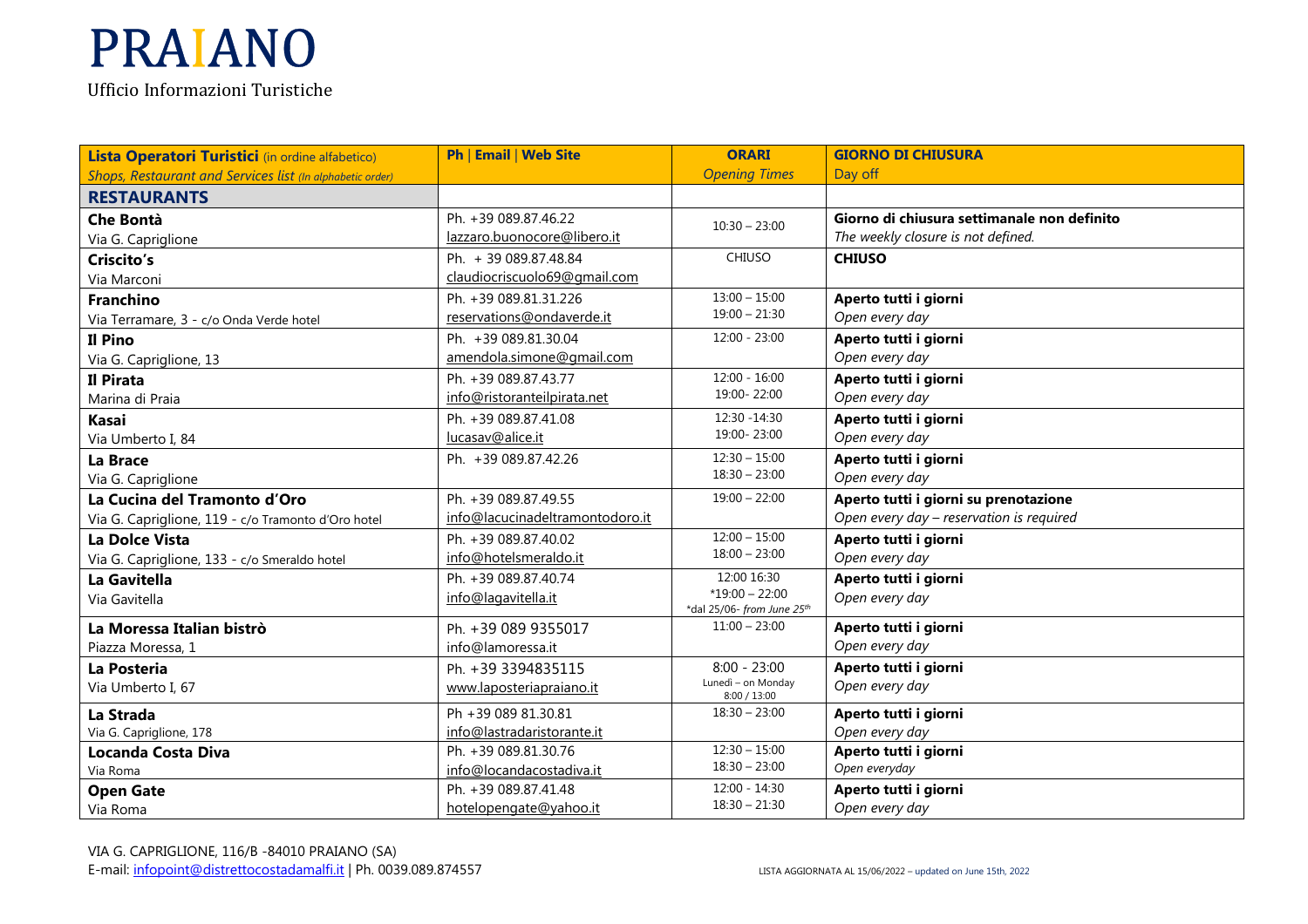**Lista Operatori Turistici** (in ordine alfabetico) *Shops, Restaurant and Services list (In alphabetic order)* **Ph** | **Email** | **Web Site ORARI**  *Opening Times***GIORNO DI CHIUSURA** Day off**RESTAURANTSM'ama** Via Umberto I, 70 – c/o Margherita hotelPh. +39 089.87.46.28 info@hotelmargherita.info 10:00 – 22:00 **Aperto tutti i giorni**  *Open every day***Petit Restaurant - Bar Mare** Via Marina di Praia, 7 Ph. +39 089.87.47.06 bar.mare@hotmail.it 12:00 – 23:00 **Aperto tutti i giorni** *Open every day* **Aperto tutti i giorni Saghir**  Via G. Capriglione, 140Ph. +39 089.87.40.67 saghircostiera@hotmail.com 12:00 - 15:00 19:30 - 23:30 *Open every day* **Seascape** Via G. Capriglione – c/o Casa Angelina hotelPh. +39 089 8131333 www.casangelina.com 12:00 – 23:00 **Aperto tutti i giorni** *Open every day* **Aperto tutti i giorni Trattoria da Armandino**Marina di Praia **Trattoria San Gennaro**Ph. +39 089.87.40.87 info@daarmandino.it 13:00 – 15:00 19:00 – 23:00 *Open every day* **Aperto tutti i giorni** Via G. Capriglione **Un Piano nel Cielo**Ph +39 089 874293 totopraiano@live.it Ph. +39 089 8131333  $12:40 - 16:00$  18:15 – 23:00 *Open every day*  Via G. Capriglione – c/o Casa Angelina hotelwww.casangelina.com 19:30 – 21:45 **Aperto tutti i giorni** *Open every day***S STABILIMENTI BALNEARI** | Beach Clubs**Il Pirata** Marina di Praia **Lido Sirene da Armandino**Ph. +39 089.87.43.77 info@ristoranteilpirata.net  $8:00 - 18:00$ **Aperto tutti i giorni** *Open every day* Marina di Praia **Beach Club Gavitella** Ph. +39 089.87.40.87 info@daarmandino.it  $8:00 - 18:00$  **Aperto tutti i giorni**  *Open every day*  8:00 – 18:00 **Aperto tutti i giorni** Cala della Gavitella **One Fire beach**Ph.+39 089 874074 www.lagavitella.it Ph. +39 338.35.08.555*Open every day*  – 18:00 **Aperto tutti i giorni**  Cala della Gavitella **SPORT, IMPIANTI E PALESTRE** | Sport Facilities & Gym onefirebeach@gmail.com  $8:00 - 18:00$ *Open every day* **Palestra ANSPI San Luca**Via Oratorio **Palestra "Gaetano Scirea"**Ph +39 089.87.42.72 Via Umberto IPh. +39 347.38.84.456 robertobozza@tiscali.it 7:30 / 21:00 **Aperto tutti i giorni** *Open every day*